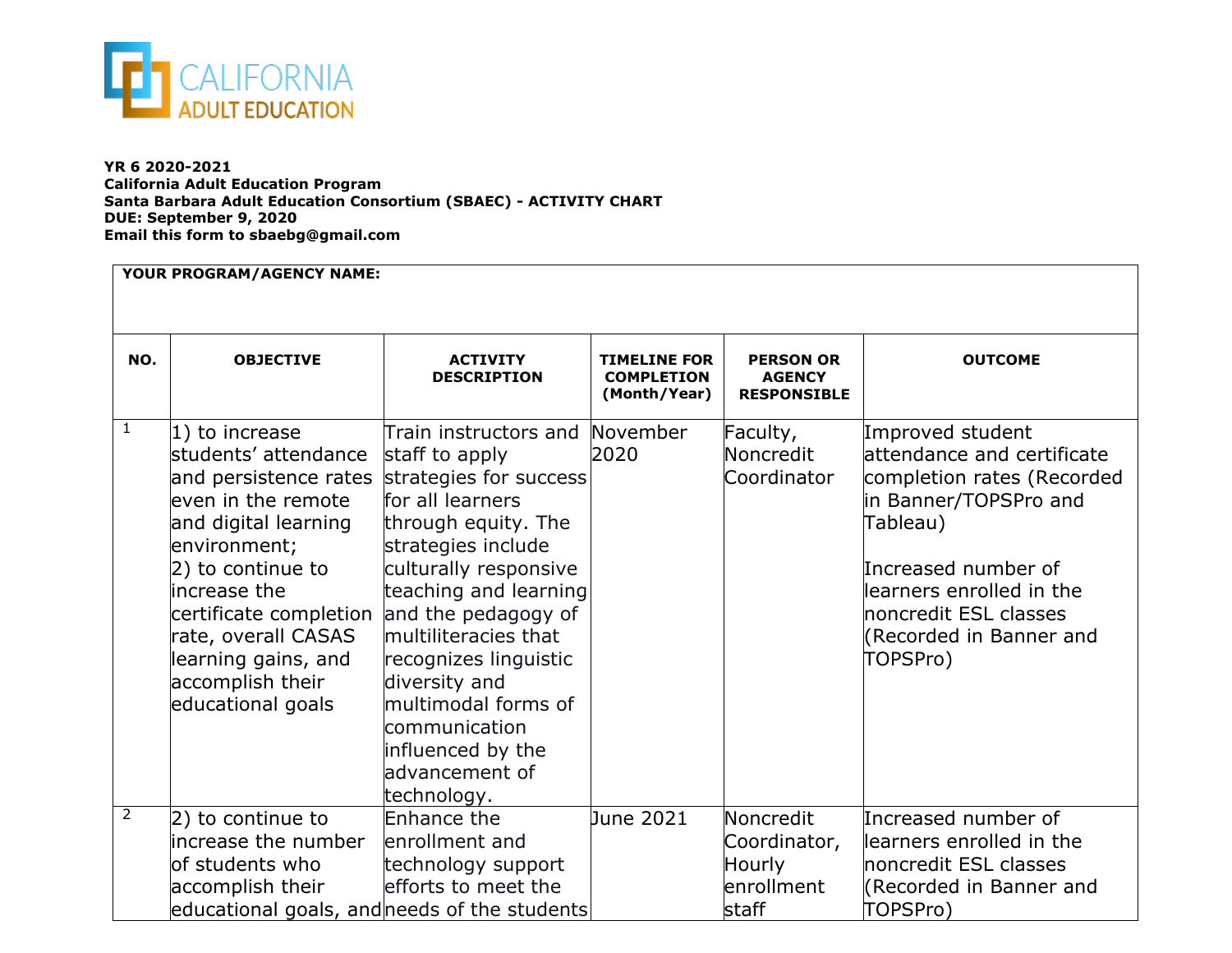|   | 3) to achieve robust<br>enrollment, especially<br>the low-skilled and<br>low-wage workers<br>whose job security<br>might be threatened<br>by the pandemic. |                                                                                                    |           |                                                              |                                                                                                                   |
|---|------------------------------------------------------------------------------------------------------------------------------------------------------------|----------------------------------------------------------------------------------------------------|-----------|--------------------------------------------------------------|-------------------------------------------------------------------------------------------------------------------|
| 3 | 2) to continue to<br>increase the number<br>of students who<br>achieve CASAS<br>learning gains and<br>accomplish their<br>educational goals                | Collect and monitor<br>quantitative data on<br>learning gains<br>through CASAS<br>remote eTesting. | June 2021 | Noncredit<br>Coordinator,<br><b>Hourly CASAS</b><br>Proctors | Improved student<br>attendance and certificate<br>completion rates (Recorded<br>in Banner/TopsPro and<br>Tableau) |
|   |                                                                                                                                                            |                                                                                                    |           |                                                              | Student data collection and<br>reporting even through<br>remote operations (Recorded<br>TOPSPro)                  |
|   |                                                                                                                                                            |                                                                                                    |           |                                                              | Increased number of<br>learners enrolled in the<br>noncredit ESL classes<br>(Recorded in Banner and<br>TOPSPro)   |
| 4 | 1) to increase<br>students' attendance                                                                                                                     | Streamline our data<br>capturing methods                                                           | June 2021 | Noncredit<br>Coordinator,                                    | Improved student<br>attendance and certificate                                                                    |
|   | and persistence rates                                                                                                                                      | using Banner and                                                                                   |           | <b>CASAS</b>                                                 | completion rates (Recorded                                                                                        |
|   | leven in the remote                                                                                                                                        | TOPSPro to collect                                                                                 |           | Proctor,                                                     | in Banner/TopsPro and<br>Tableau)                                                                                 |
|   | and digital learning<br>environment,                                                                                                                       | student attendance,<br>persistence, and                                                            |           | Faculty                                                      |                                                                                                                   |
|   | 2) to continue to                                                                                                                                          | course completion                                                                                  |           |                                                              |                                                                                                                   |
|   | increase the number                                                                                                                                        | data. The data will be                                                                             |           |                                                              | Student data collection and                                                                                       |
|   | of students who<br>achieve CASAS                                                                                                                           | used to enhance<br>ladult learner                                                                  |           |                                                              | reporting even through<br>remote operations                                                                       |
|   | learning gains and                                                                                                                                         | motivation and                                                                                     |           |                                                              | (Recorded in Banner and                                                                                           |
|   | accomplish their                                                                                                                                           | outcomes through                                                                                   |           |                                                              | TOPSPro)                                                                                                          |
|   | educational goals                                                                                                                                          | ldata-informed<br>instruction.                                                                     |           |                                                              |                                                                                                                   |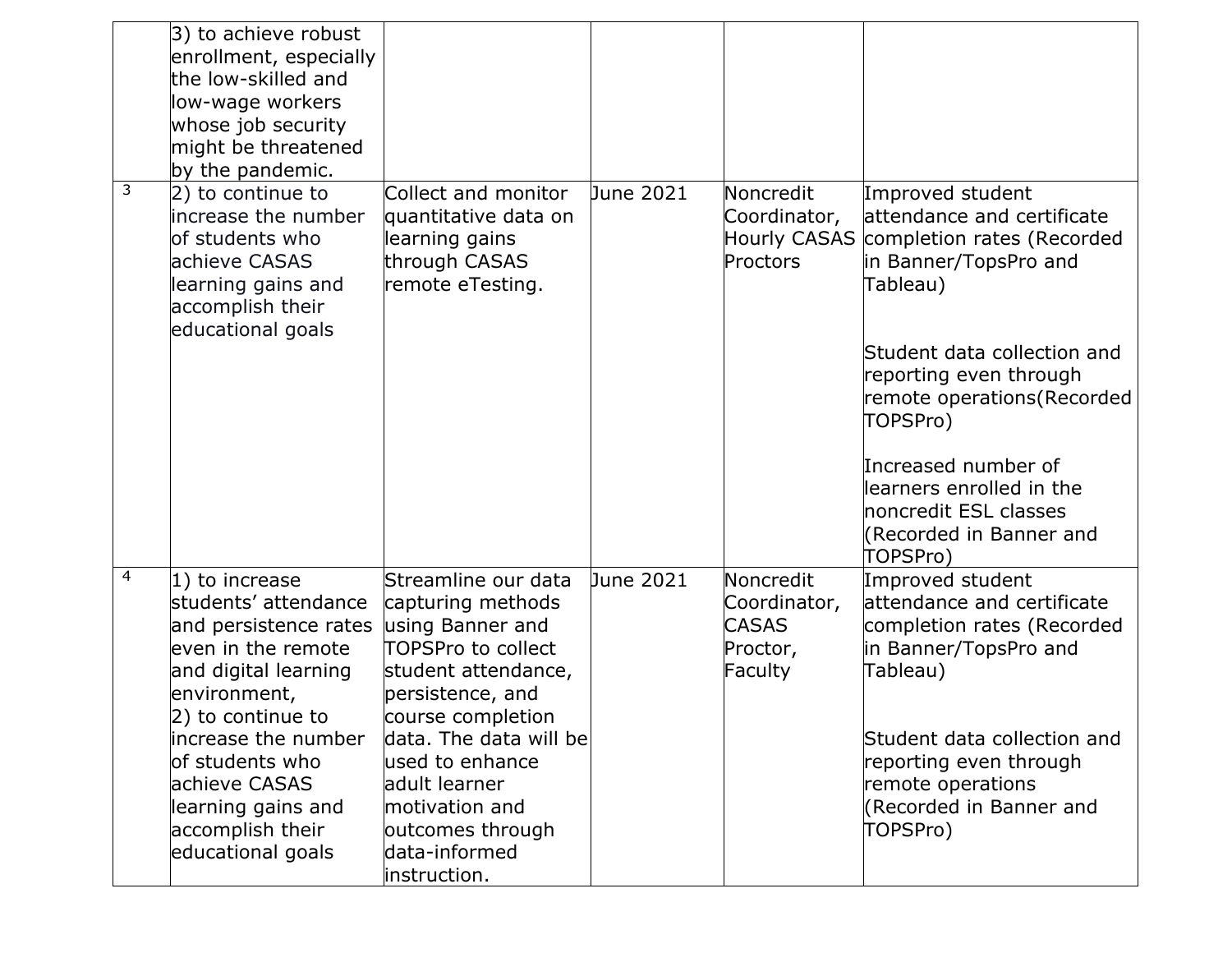| $\overline{5}$ | $ 1)$ to increase<br>students' attendance<br>and persistence rates<br>even in the remote<br>and digital learning<br>environment, 2) to<br>continue to increase<br>the number of<br>students who receive<br>the state-recognized<br><b>ESL</b> certificates of<br>competency                                                                                                                         | Continue to raise<br>awareness of the<br>certificate and digital<br>badging processes to<br>incentivize course<br>and certificate<br>completion                                                                                                                                                                             | June 2021        | Faculty,<br>Noncredit<br>Coordinator                              | Improved student<br>attendance and certificate<br>completion rates (Recorded<br>in Banner/TopsPro and<br>Tableau)<br>Student data collection and<br>reporting even through<br>remote operations<br>(Recorded in Banner and<br>TOPSPro)<br>Increased number of<br>learners enrolled in the<br>noncredit ESL classes<br>(Recorded in Banner and<br>TOPSPro) |
|----------------|-----------------------------------------------------------------------------------------------------------------------------------------------------------------------------------------------------------------------------------------------------------------------------------------------------------------------------------------------------------------------------------------------------|-----------------------------------------------------------------------------------------------------------------------------------------------------------------------------------------------------------------------------------------------------------------------------------------------------------------------------|------------------|-------------------------------------------------------------------|-----------------------------------------------------------------------------------------------------------------------------------------------------------------------------------------------------------------------------------------------------------------------------------------------------------------------------------------------------------|
| 6              | $ 1)$ to increase<br>students' attendance<br>and persistence rates<br>even in the remote<br>and digital learning<br>environment, 2) to<br>continue to increase<br>the number of<br>students who<br>accomplish their<br>3) to achieve robust<br>enrollment, especially support, academic<br>the low-skilled and<br>low-wage workers<br>whose job security<br>might be threatened<br>by the pandemic. | Coordinate with the<br><b>SBCC</b> student<br>support services and<br>strengthen our cross-<br>agency partnerships<br>to offer better<br>wraparound services<br>including childcare,<br>housing, food<br>security, financial<br>educational goals, and support, physical and<br>mental health<br>land career<br>counseling. | <b>June 2021</b> | Noncredit<br>Coordinator,<br>departments<br>land<br>organizations | Improved student<br>attendance and certificate<br>SSSP, Partner completion rates (Recorded<br>in Banner/TopsPro and<br>Tableau)<br>Increased number of<br>learners enrolled in the<br>noncredit ESL classes<br>(Recorded in Banner and<br>TOPSPro)                                                                                                        |
| $\overline{7}$ | 3) to achieve robust<br>enrollment by<br>implementing<br>targeted marketing                                                                                                                                                                                                                                                                                                                         | Develop and<br>implement marketing<br>and outreach plans<br>that target the non-                                                                                                                                                                                                                                            | June 2021        | Noncredit<br>Coordinator,<br>Juliana<br>Minsky,                   | Increased number of<br>learners enrolled in the<br>noncredit ESL classes<br>(Recorded in Banner and                                                                                                                                                                                                                                                       |